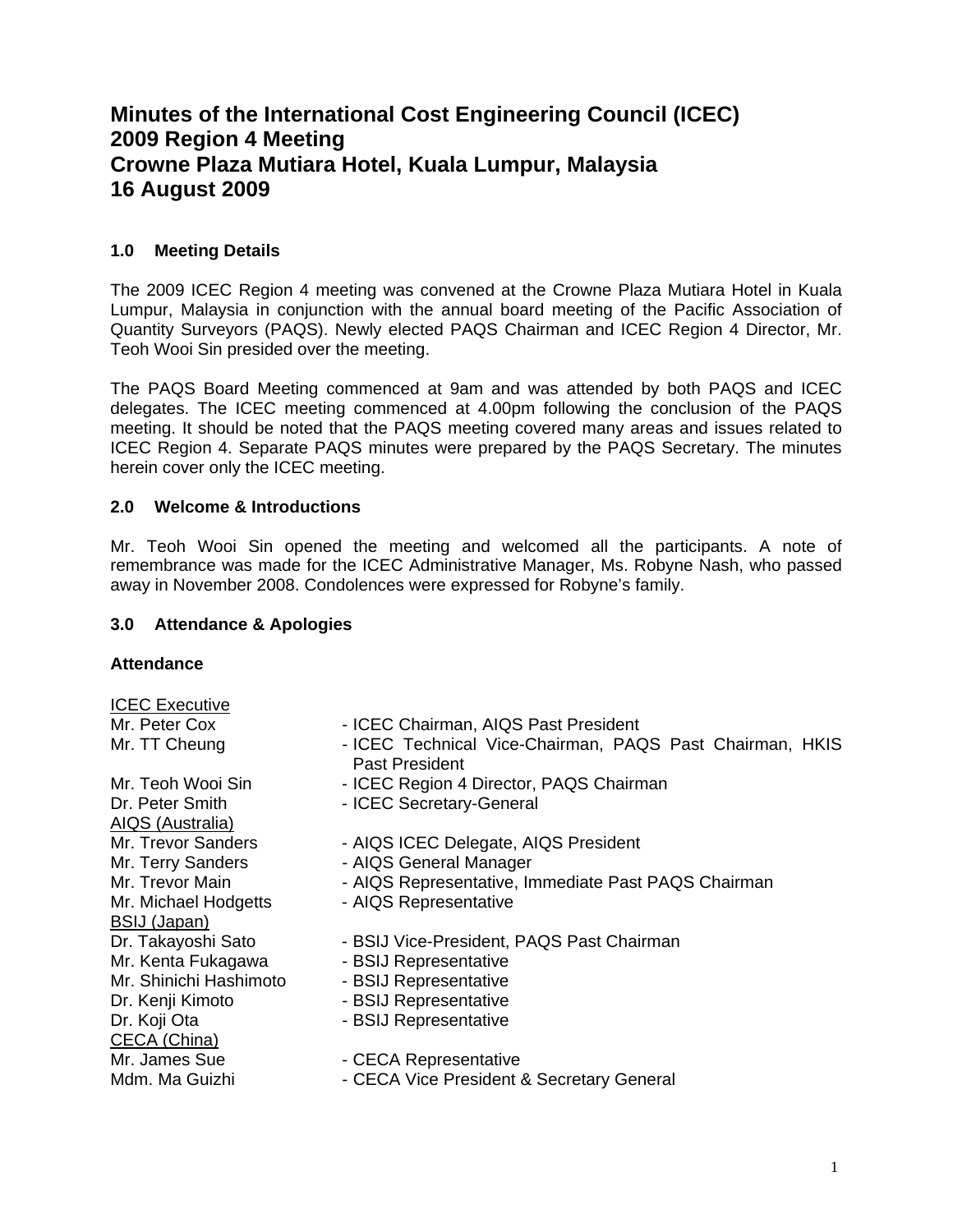| HKIS (Hong Kong)           |                             |
|----------------------------|-----------------------------|
| Mr. Daniel Ho Chi Wai      | - HKIS Representative       |
| Mr. Francis Leung          | - HKIS President            |
| Mr. Antony Man             | - HKIS Representative       |
| Dr. Paul Ho                | - HKIS Representative       |
| <u>ISM (Malaysia)</u>      |                             |
| A/Prof Sr Wan Abdullah     | - ISM President             |
| Dato' Seri Sr Isahak Yusuf | - ISM Representative        |
| Sr Eddie Wong              | - ISM Representative        |
| <b>NZIQS (New Zealand)</b> |                             |
| Ms. Phillippa Luoni        | - NZIQS President           |
| Mr. Bruce Glennie          | - NZIQS Representative      |
| Mr. Gordon Cairney         | - NZIQS Representative      |
| SISV (Singapore)           |                             |
| Mr. Goh Ngan Hong          | - SISV QS Division Chairman |
| Mr. Seah Kwee Yong         | - SISV Representative       |
| <b>IQSSL (Sri Lanka)</b>   |                             |
| Prof. Chitra Weddikkara    | - IQSL Honorary President   |
| Observor                   |                             |
| Mr. Sateesh Kumar          | - India                     |
|                            |                             |

## **Apologies**

Nil

## **Not represented**

Australian Cost Engineering Society (ACES) Fiji Institute of Quantity Surveyors (FIQS) Institute of Project Managers of Sri Lanka (IPMSL) Japan Society of Cost & Project Engineers (JSCPE) Project Management Associates – India (PMAI)

## **4.0 Minutes of Previous Meeting**

The minutes of the 10 June 2007 Region 4 meeting in Auckland, New Zealand were taken as read and were accepted without amendment (accepted by Teoh Wooi Sin, seconded by TT Cheung). It should be noted that a Region 4 meeting was not held in 2008 due to the proximity of the 2008 PAQS Congress in Edmonton (when the Region 4 meeting is usually held) to the 2008 ICEC World Congress/Council Meeting in Toronto.

## **5.0 Matters Arising From Minutes**

None.

## **6.0 Officer's Reports**

#### ICEC Chairman

Peter Cox provided a verbal report on ICEC developments. This included a summary of the outcomes of the ICEC Council Meeting in Toronto, Canada in June 2008 and details of his attendance at the ICEC Region 3 Meeting and African Association of Quantity Surveyors (AAQS) Meeting/Congress in Tanzania. This was followed by attendance at the UN Habitat Forum in New Delhi.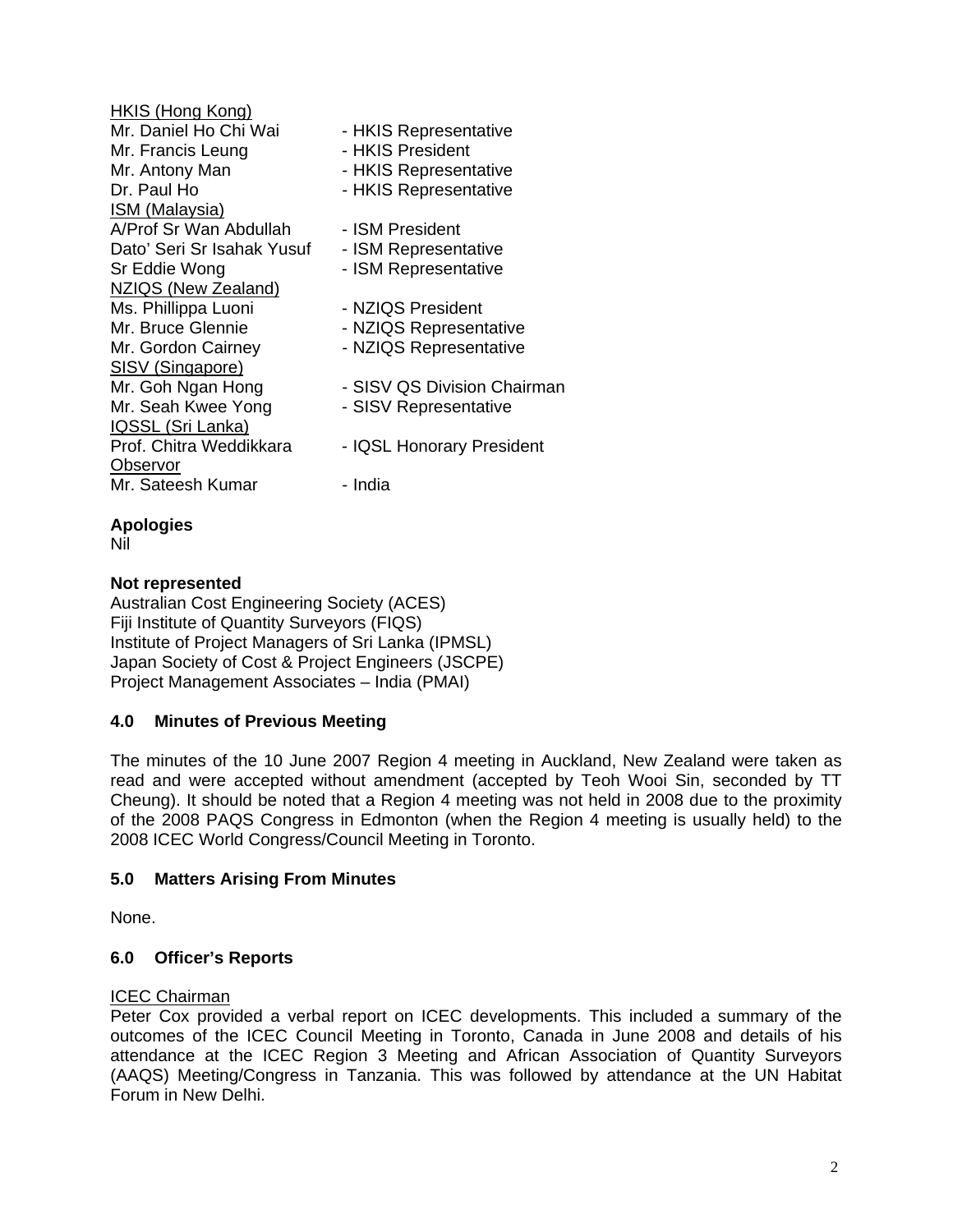#### Region 4 Director

Teoh Wooi Sin provided an update on the 2009 PAQS Congress and outlined details of the preparations for the joint 2010 ICEC World Congress and PAQS Congress to be held in Singapore.

#### Technical Vice-Chair

TT Cheung provided a verbal report on ICEC developments with a particular focus on the further development of the close relationship between ICEC and PAQS. He spoke of the many initiatives that the organizations could share and help develop. This included the development of young member groups.

#### Secretary-General

Peter Smith discussed the changes in ICEC Administration with the appointment of Ms. Andrea Fogarty as the ICEC Administrative Secretary. He then spoke about various ICEC initiatives including further development of the ICEC website, new publications and revisions to the ICEC Strategic Plan.

## **7.0 Membership Reports**

At the preceding PAQS Board Meeting, delegates of PAQS member associations provided written reports for their association and verbal updates to these reports. These included reports by the following ICEC Region 4 member associations: AIQS (Australia), BSIJ (Japan), CECA (China), HKIS (Hong Kong), ISM (Malaysia), IQSSL (Sri Lanka), NZIQS (New Zealand) and SISV (Singapore). Accordingly, there was no need to repeat these reports at the Region 4 meeting. The PAQS reports by ICEC member associations are by reference made a part of these minutes

(NOTE: Copies of any documents made a part of these minutes by reference are available from the ICEC Secretariat upon request).

## **8.0 Reports From Other Regions**

#### Observor Report

Mr. Sateesh Kumar is a Director of the Indian branch of Padghams, a quantity surveying firm. He is a colleague of ICEC Chairman, Peter Cox, who is the managing director of this branch. Sateesh was invited to give a verbal report on quantity surveying developments in India. He stated that development of the quantity surveying profession in India was gaining considerable momentum but there was a great need for the development of quantity surveying university degrees and certification/continuing professional development programs. There are currently no quantity surveying degrees in India with quantity surveying practitioners largely having engineering backgrounds/qualifications. The National Institute of Construction Management and Research (NICMAR) offers diploma courses in quantity surveying and is currently the most recognized education provider in the field. He noted that the RICS have recently set up branches in India and are helping to develop the professional recognition of quantity surveyors in India and to assist the development of the profession generally. Sateesh stated that the assistance of PAQS, ICEC and other international associations in assisting with the development of the profession in India would be very welcome. This led to general discussion about the Indian developments and a range of suggestions and comments were made.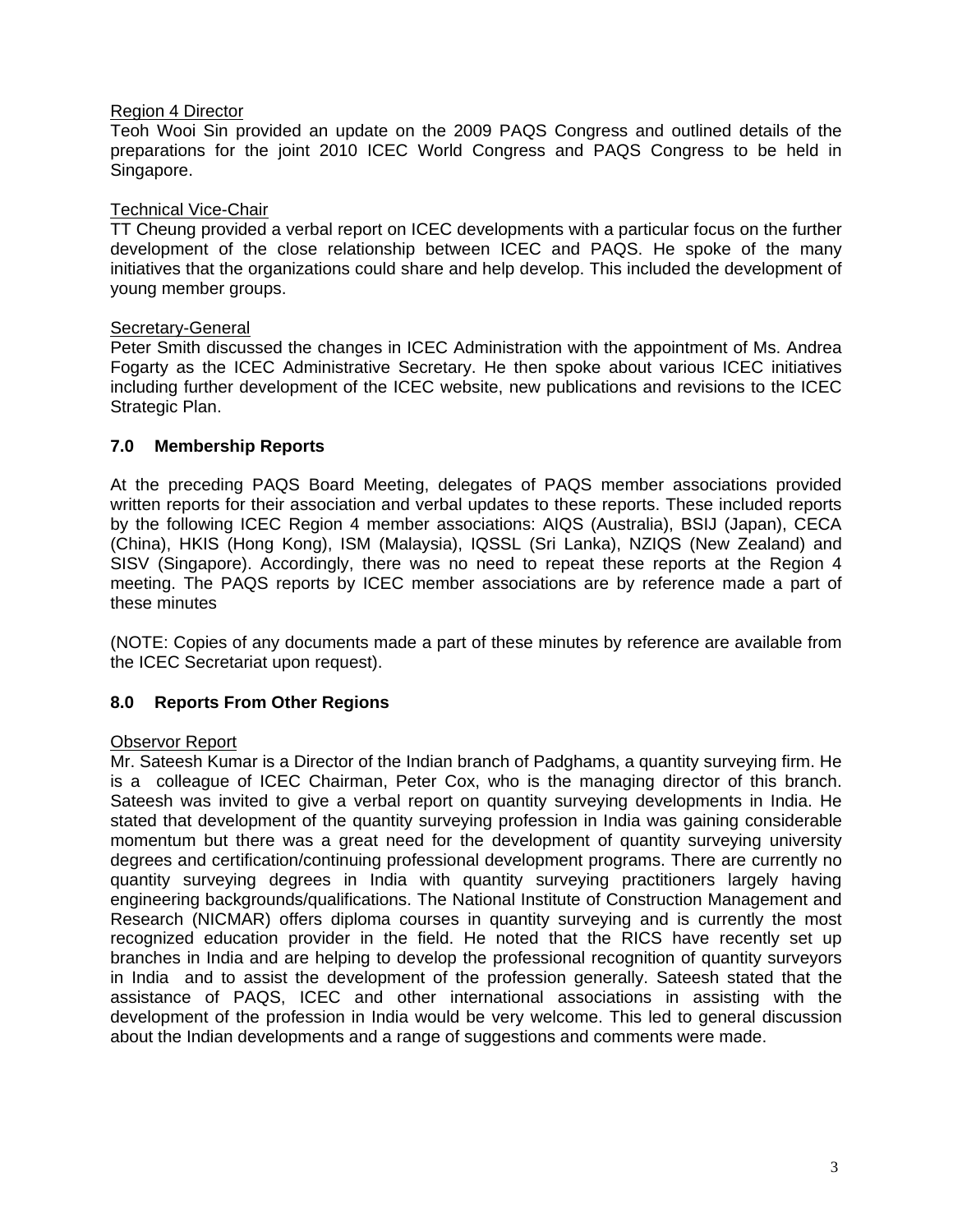## **9.0 New Members**

Peter Smith noted that the Institution of Civil Engineering Surveyors (ICES) from the United Kingdom and the Nigerian Institute of Appraisers and Cost Engineers (NIACE) were elected as the latest new ICEC members at the ICEC Council Meeting in Toronto in June 2008.

## **10.0 Potential New Members**

Peter Smith noted that PUJA-B, the Brunei Institution of Architects, Engineers & Surveyors (PUJA-B), a PAQS member association, has expressed interest in joining ICEC. Other potential new members include the Institution of Surveyors India (ISI), PMI Netherlands, the UK Institution of Civil Engineers and AACE-I chapters in Saudi Arabia, Iran and India. Discussion was held on other possibilities in the Philippines, India and Thailand.

## **11.0 Cooperation With Other Bodies**

Peter Smith noted that ICEC continues its co-operative relationships, dialogue and mutually supportive agreements with PAQS, AAQS, IPMA and FIG. The European Council of Construction Economists (CEEC) have recently expressed interest in forming a collaborative relationship with ICEC.

# **12.0 ICEC Strategic Plan**

Peter Smith noted that the revised ICEC Strategic Plan was approved at the ICEC Council Meeting in Toronto in June 2008. He thanked ICEC Administrative Vice-Chairman, Mr. Carsten Wredstrom, from the Association of Danish Project Management for his considerable work in driving these changes. The new strategic plan is available on the ICEC website.

## **13.0 UN NGO Consultative Roster Status**

Peter Cox provided an update on ICEC's Consultative Roster Status on the United Nations Economic and Social Council (ECOSOC). This included his recent attendance at the UN Habitat Forum in Delhi. This was followed by discussion on how this could be developed in to something tangible for ICEC member associations. It was suggested that ICEC and PAQS could work together to submit a research proposal to UN Habitat. Professor Chitra Weddikkara from the IQSSL (Sri Lanka) offered to help develop this proposal.

# **14.0 Advantages and Responsibilities of ICEC Membership**

Peter Smith and Teoh Wooi Sin provided a reminder of the main advantages and responsibilities of ICEC membership. This included the sharing of publications amongst member associations and the use of members' individual web pages on the ICEC website for promotional purposes.

## **15.0 International Standards**

Peter Cox encouraged members to submit their list of standards and publications to the ICEC Secretariat for inclusion on the ICEC website.

# **16.0 Calendar of Events**

Peter Smith provided details of ICEC Region meetings already held or to be held in 2009 and the joint ICEC World Congress/Council Meeting and PAQS Congress in 2010 in Singapore.